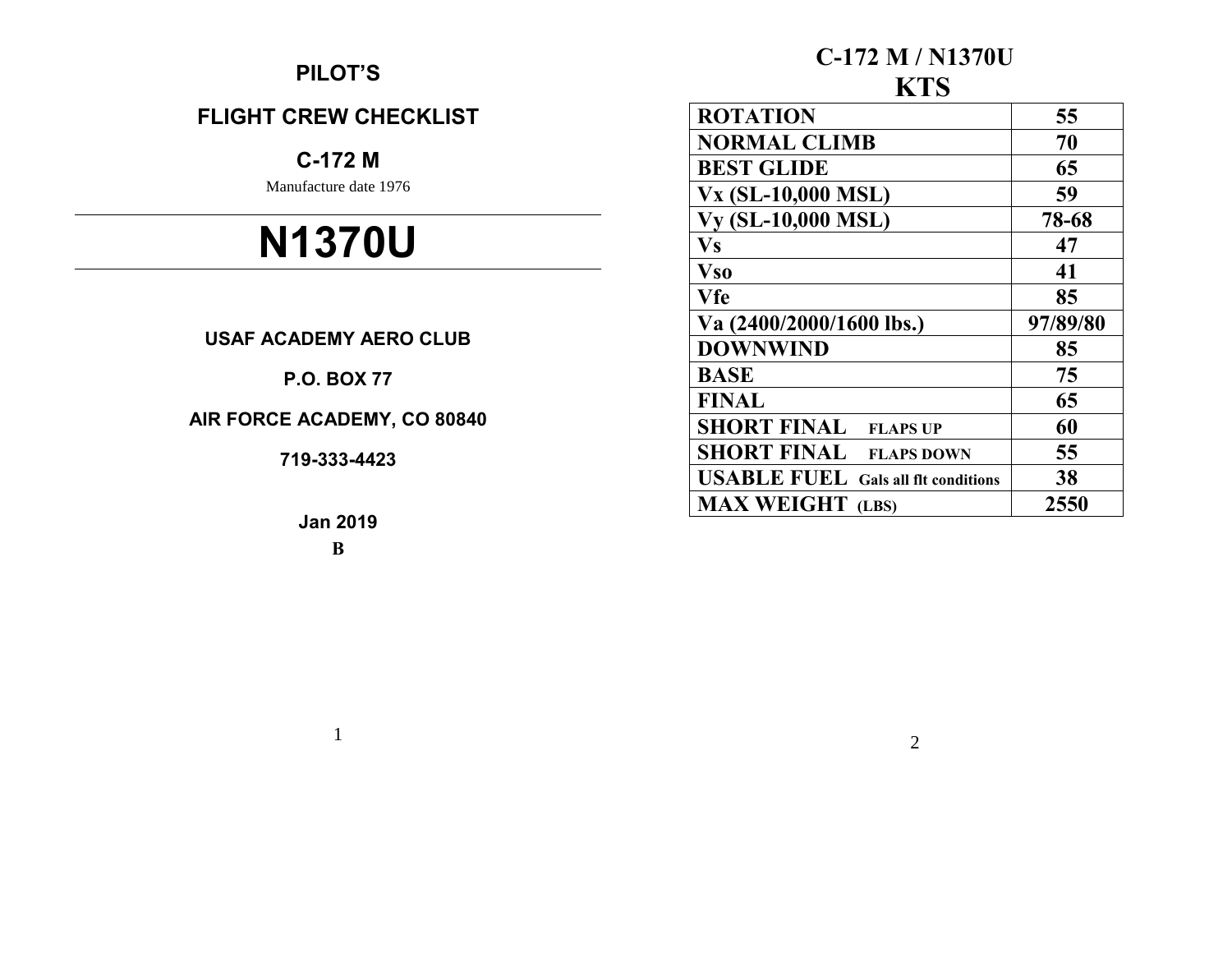# **PREFLIGHT**

## **INTERIOR INSPECTION**

| 2. Required Documents ---------------------------- ON BOARD    |  |
|----------------------------------------------------------------|--|
|                                                                |  |
| 3. CO Detector Exp Date & Color ------------------- CHECK      |  |
|                                                                |  |
| 5. Mixture ------------------ (push/pull only) IDLE CUT OFF    |  |
|                                                                |  |
|                                                                |  |
| 8. Control Wheel Lock -------------------------------- REMOVE  |  |
|                                                                |  |
|                                                                |  |
|                                                                |  |
|                                                                |  |
|                                                                |  |
|                                                                |  |
| 15. Landing Light ------------------------ CHECK, THEN OFF     |  |
| 16. Pitot Heat ------------------------------- CHECK, THEN OFF |  |
| 17. Nav / Beacon / Strobe Lights ------ CHECK, THEN OFF        |  |
|                                                                |  |
|                                                                |  |
| 20. Alternate Static Air ------------------ CHECK, THEN OFF    |  |
| 21. Elevator Trim ------------------------- SET FOR TAKE-OFF   |  |
|                                                                |  |

# **EXTERIOR INSPECTION**

## **LEFT SIDE**

| 2. Baggage Door ------------------------ CLOSED & LOCKED   |  |
|------------------------------------------------------------|--|
|                                                            |  |
| 4. Side of Fuselage & Bottom ------------------- CONDITION |  |

## **EMPENNAGE**

## **LEFT SIDE**

| 1. Vertical Stabilizer ------------------------------- CONDITION |
|------------------------------------------------------------------|
| 2. Horizontal Stabilizer ----------------------------- CONDITION |
|                                                                  |
| • Movement & Stops ---------------------------------- CHECK      |
| • Security (cable & hinges) --------------------------- CHECK    |
|                                                                  |
|                                                                  |
| • Movement & Stops ---------------------------------- CHECK      |
| • Security (cable & hinges) -------------------------- CHECK     |
|                                                                  |

# **RIGHT SIDE**

| • Movement & Stops --------------------------------- CHECK      |  |
|-----------------------------------------------------------------|--|
|                                                                 |  |
| • Trim Tab (alignment) ----------------------------- CHECK      |  |
| 8. Vertical Stabilizer ------------------------------ CONDITION |  |
| 9. Horizontal Stabilizer -------------------------- CONDITION   |  |
|                                                                 |  |

# **RIGHT MAIN LANDING GEAR**

| 3. Tire Condition & Inflation ---------------------------- CHECK |  |
|------------------------------------------------------------------|--|
| 4. Wheel Hub Nut & Pin --------------------------------- CHECK   |  |
|                                                                  |  |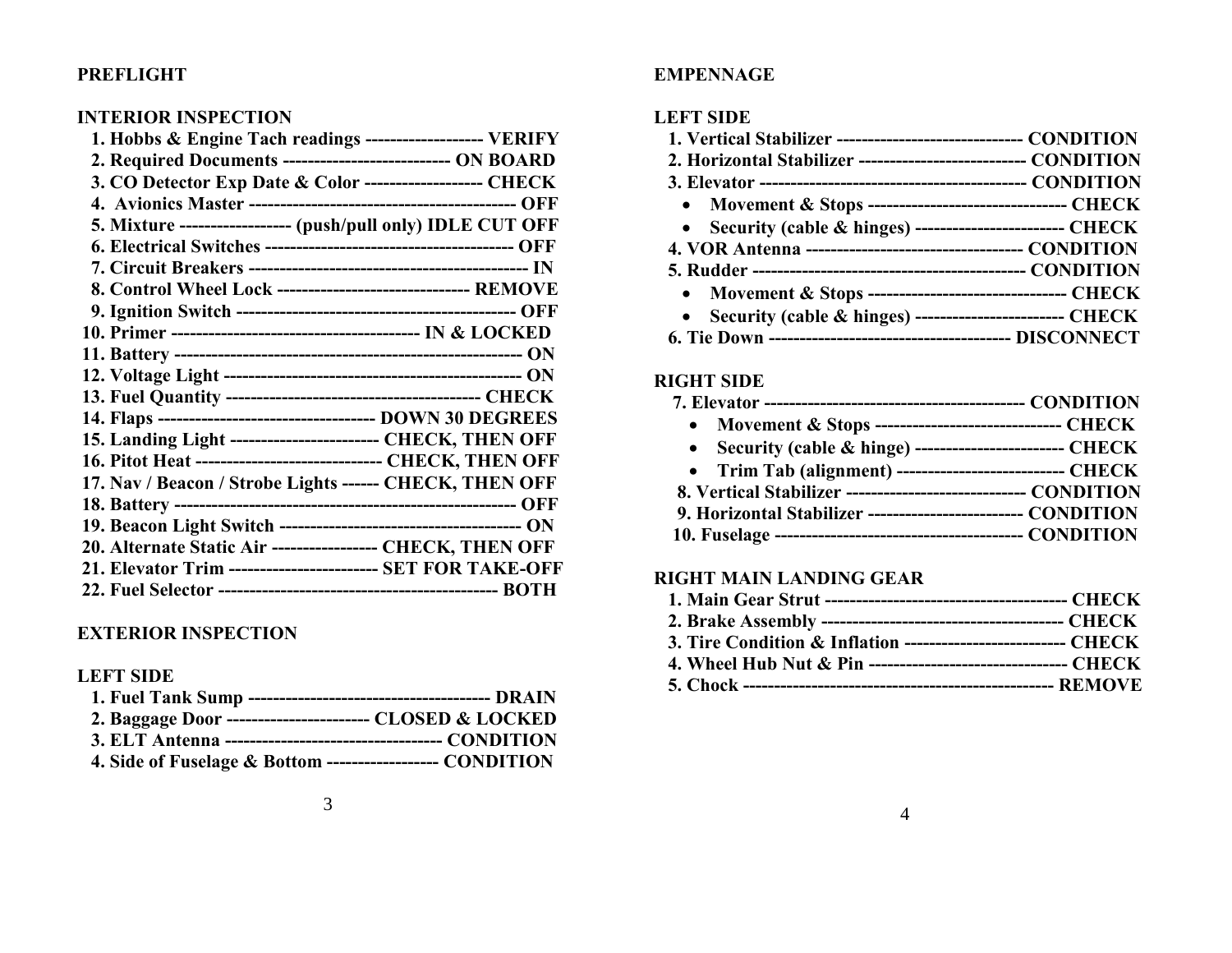# **RIGHT WING**

# **NOSE**

| 1. Windshield ----------------------- CONDITION & CLEAN         |                                                         |
|-----------------------------------------------------------------|---------------------------------------------------------|
|                                                                 |                                                         |
| 3. Cowling Fasteners ----------------------------------- SECURE |                                                         |
|                                                                 |                                                         |
|                                                                 |                                                         |
| 6. Fuel Strainer Knob ------------------- PULL 4 SECONDS        |                                                         |
|                                                                 |                                                         |
| 8. Spinner & Propeller -------------------------- CONDITION     |                                                         |
| 9. Engine Cooling Air Inlets --------------------------- CLEAR  |                                                         |
|                                                                 |                                                         |
| 11. Landing Light ---------------------------------- CONDITION  |                                                         |
| 12. Carburetor Air Filter ------------------------- CONDITION   |                                                         |
| 13. Nose Gear Strut --------------------------- EXTENTION 3"    |                                                         |
|                                                                 | steering Rods ---------------------------------- SECURE |
|                                                                 | shimmy Dampener ---------------------- CONDITION        |
| 14. Tire Inflation & Condition ------------------------- CHECK  |                                                         |
|                                                                 |                                                         |
|                                                                 |                                                         |
| 17. Radio Cooling Vent ---------------------------------- CLEAR |                                                         |
| 18. Cowling Fasteners ---------------------------------- SECURE |                                                         |
|                                                                 |                                                         |

# **LEFT WING**

| 1. Fuel Quantity -------------------------- CHECK VISUALLY      |                                                                    |
|-----------------------------------------------------------------|--------------------------------------------------------------------|
|                                                                 |                                                                    |
| 3. Top of Wing & Antennas ----------------------- CONDITION     |                                                                    |
|                                                                 |                                                                    |
|                                                                 |                                                                    |
|                                                                 |                                                                    |
| 7. Stall Warning Horn Vent ----------------------------- CLEAR  |                                                                    |
|                                                                 |                                                                    |
| 9. Under Surface of Wing & Strut --------------- CONDITION      |                                                                    |
| 10. Wing Leading Edge ------------------------------- CONDITION |                                                                    |
|                                                                 |                                                                    |
| 12. Aileron ----------------------- CONDITION & MOVEMENT        |                                                                    |
| • hinges & control rod -------------------------------- SECURE  |                                                                    |
|                                                                 |                                                                    |
|                                                                 | <b>Tracks &amp; Rollers ---------------------------- CONDITION</b> |
|                                                                 |                                                                    |

## **LEFT MAIN LANDING GEAR**

| 3. Tire Inflation & Condition ---------------------------- CHECK |  |
|------------------------------------------------------------------|--|
| 4. Wheel Hub Nut & Pin --------------------------------- CHECK   |  |
|                                                                  |  |
| 6. Aircraft --------------------------- ROLL FORWARD 1 FOOT      |  |
|                                                                  |  |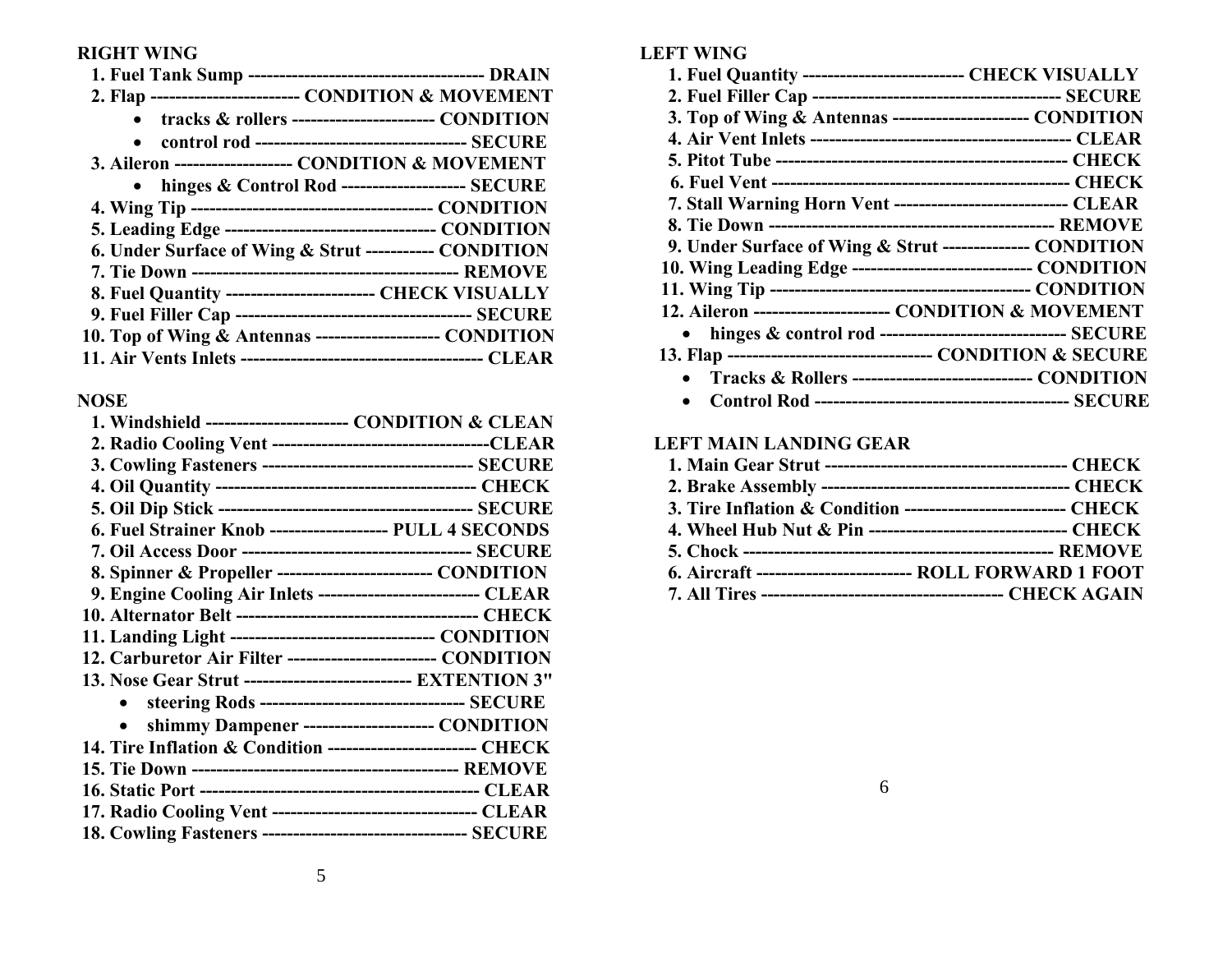#### **PASSENGER BRIEFING**

- **1. Use of Seat Belts & Shoulder Harness**
- **2. Operation of Fresh Air Vents**
- **3. Latching of Doors & Windows**
- **4. Location of Exits**
- **5. Location of Survival Equipment**
- **6. Emergency Procedures**

#### **STARTING ENGINE**

| 1. Seats & Seat Belts --------------------- ADJUST & SECURE   |  |
|---------------------------------------------------------------|--|
| 2. Controls ---------------------------------- FREE & CORRECT |  |
|                                                               |  |

#### **NORMAL START**

| 1. Mixture -----------------------------------(push/pull only) RICH |  |
|---------------------------------------------------------------------|--|
| 2. Throttle ------------------------------- Pump once, open 1/8"    |  |
|                                                                     |  |
|                                                                     |  |
|                                                                     |  |
|                                                                     |  |
|                                                                     |  |
|                                                                     |  |

 **release when engine starts if engine fails to start within 10 blades, stop cranking and allow starter to cool for 2 minutes**

#### $HOT$   $START$   $==$

| 2. Throttle ------------------------------ Pump Once, OPEN 1" |
|---------------------------------------------------------------|
|                                                               |
|                                                               |
|                                                               |
|                                                               |
|                                                               |

| 9. Oil Pressure / Suction -------------------------------- CHECK |  |
|------------------------------------------------------------------|--|

 **10. Ammeter / Voltage Light ------------------ CHECK / OUT**

#### **AFTER ENGINE START**

- **1. Avionics Master Switch ----------------------------------- ON**
- **2. Nav Lights (Night) ------------------------------------------ ON**
- **3. Flaps --------------------------------------- UP (check visually)**
- **4. Mixture -- (push/pull only) LEAN 1" above 3000' MSL**
- **5. Radios / Transponder -------- ON / SET FREQUENCIES**
- **6. ATIS / ASOS -------------- WEATHER / RUNWAY INFO**

#### **TAXI**

- **1. Obtain Taxi Clearance or Announce on CTAF**
- **2. Toe Brakes ---------------------------------------------- CHECK**
- **3. Control Surfaces during taxi set for the wind POSITION**
- **4. Flight Instruments during taxi --------------------- CHECK**

#### **RUN UP**

| 3. Mixture --- above 3000'MSL LEAN FOR MAX POWER                                                                                                                                                                               |  |
|--------------------------------------------------------------------------------------------------------------------------------------------------------------------------------------------------------------------------------|--|
|                                                                                                                                                                                                                                |  |
|                                                                                                                                                                                                                                |  |
| • Alternator OFF                                                                                                                                                                                                               |  |
| and the contract of the contract of the contract of the contract of the contract of the contract of the contract of the contract of the contract of the contract of the contract of the contract of the contract of the contra |  |

- **Check ammeter discharge, Voltage Light ON**
- **Alternator ON**
- **Check ammeter charge, Voltage Light OUT**
- **6. Carburetor Heat ---------------------------------------- CHECK**
- **7. Magnetos ------------------------------------------------- CHECK check right first: 125 max drop / 50 max diff.**
- **8. Throttle ----------------- IDLE CHECK, THEN 1000RPM**
	- **smooth engine operation**
	- **idle rpm**
- **oil pressure**
- **9. Mixture --------- (push/pull only) ENRICHEN 1/4 INCH**
- **10. Flight Instruments ------------------------- CHECK & SET**
- **11. Nav Instruments ------------------------------ SET COURSE**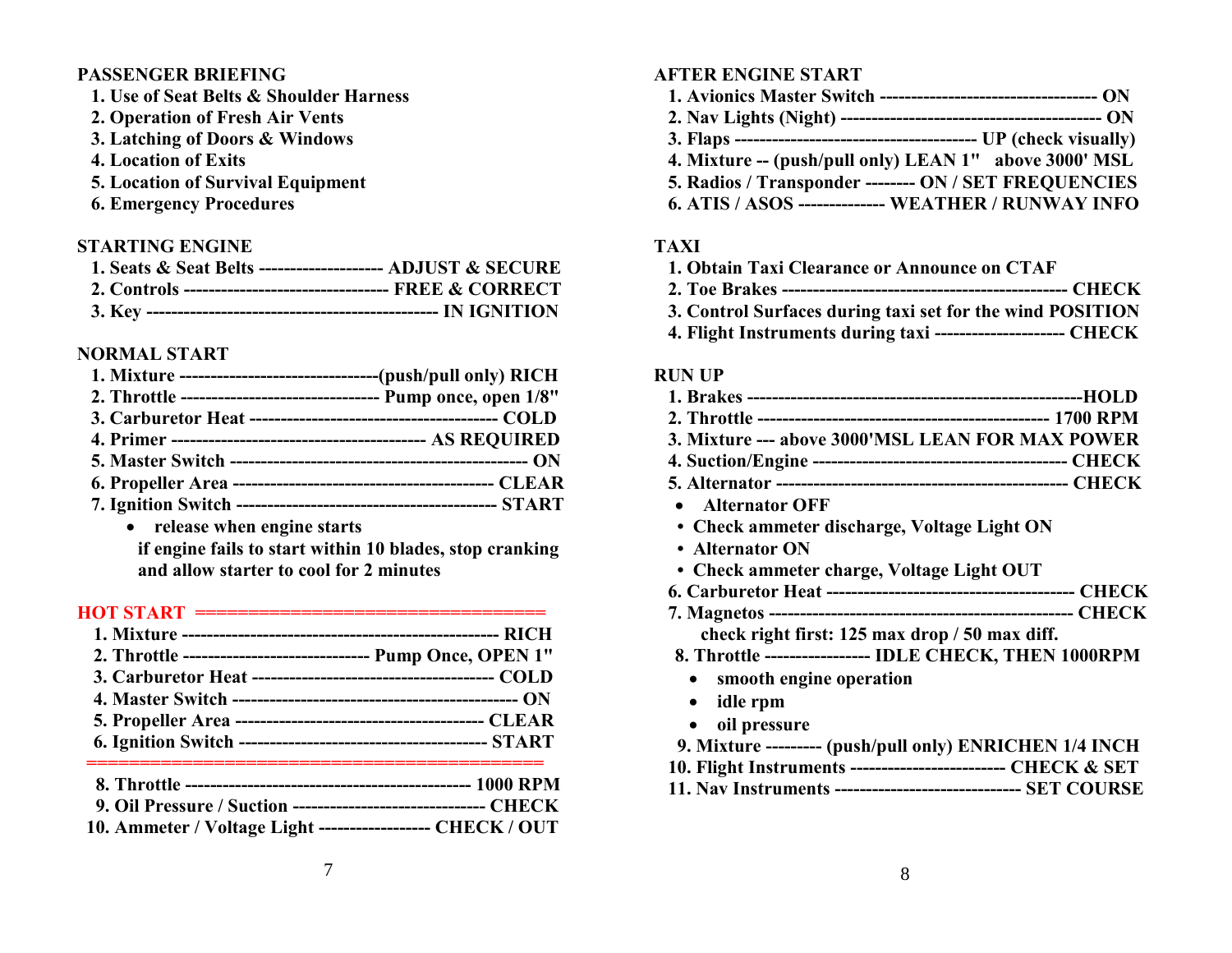| 12. Departure Procedure ------------------------------- REVIEW |               |
|----------------------------------------------------------------|---------------|
| 12 Emergancy Dropodures                                        | <b>DEVIEW</b> |

| 13. EHICI gency 1 Toceuul es ------------------------------ REVIEW |  |  |
|--------------------------------------------------------------------|--|--|
| 14. Doors & Windows ----------------- CLOSED & LOCKED              |  |  |

#### **BEFORE TAKEOFF**

| 1. Obtain T/O clearance or announce on CTAF |  |
|---------------------------------------------|--|
|                                             |  |

#### **NORMAL TAKEOFF**

| 4. RPM 2300 / Oil Pressure / Airspeed -------------- CHECK     |
|----------------------------------------------------------------|
|                                                                |
| 6. Normal Climb Speed ---------------------------------- 70KTS |
|                                                                |

## **SHORT FIELD TAKEOFF**

| 5. RPM 2300 / Oil Pressure ------------------------------ CHECK |  |
|-----------------------------------------------------------------|--|
|                                                                 |  |
| 7. Elevator Control -------------------- SLIGHTY TAIL LOW       |  |
|                                                                 |  |
| 2. until abstacles are cleaned then climb of V-70               |  |

**until obstacles are cleared, then climb at Vy-70**

#### **SOFT FIELD TAKEOFF**

| 4. Power as necessary to keep rolling                           |  |
|-----------------------------------------------------------------|--|
| 5. Elevator Control ----------------------------------FULL BACK |  |
|                                                                 |  |
| • when aligned with the runway                                  |  |
|                                                                 |  |
| • after nose wheel is clear of the ground                       |  |
| 8. RPM 2300 minimum / oil pressure / airspeed                   |  |
|                                                                 |  |

| 9. When Airborne Level off immediately, accelerate using   |
|------------------------------------------------------------|
| ground effect, climb at Vx-59 until obstacles are cleared, |
| then climb at Vy-70                                        |

**10. Flaps ----------------------- RETRACT INCREMENTALLY**

#### **ENROUTE**

#### **CLIMB**

| 3. RPM / Oil Pressure / Temp --------------------------- CHECK |  |
|----------------------------------------------------------------|--|
|                                                                |  |
|                                                                |  |

#### **CRUISE**

- **1. Throttle ------------------------------------------ 2100-2700RP No more than 75% power refer to POH**
- **2. Mixture -------- (push/pull only) LEAN AS REQUIRED •WARNING: Improper leaning procedures will greatly reduce endurance.**

**5. Flight Instruments ----------------------------------- CHECK**

#### **DESCENT**

| 2. Mixture ----------- (push/pull only) RICH AS REQUIRED       |  |
|----------------------------------------------------------------|--|
| 3. Carburetor Heat ------------------------------- AS REOUIRED |  |
|                                                                |  |

#### **LANDING**

#### **BEFORE LANDING**

- **1. Landing Light ------------------------------------------------ ON**
- **2. Carburetor Heat --------------------------------------------- ON**
- **3. Throttle ---------------------------------------- AS REQUIRED**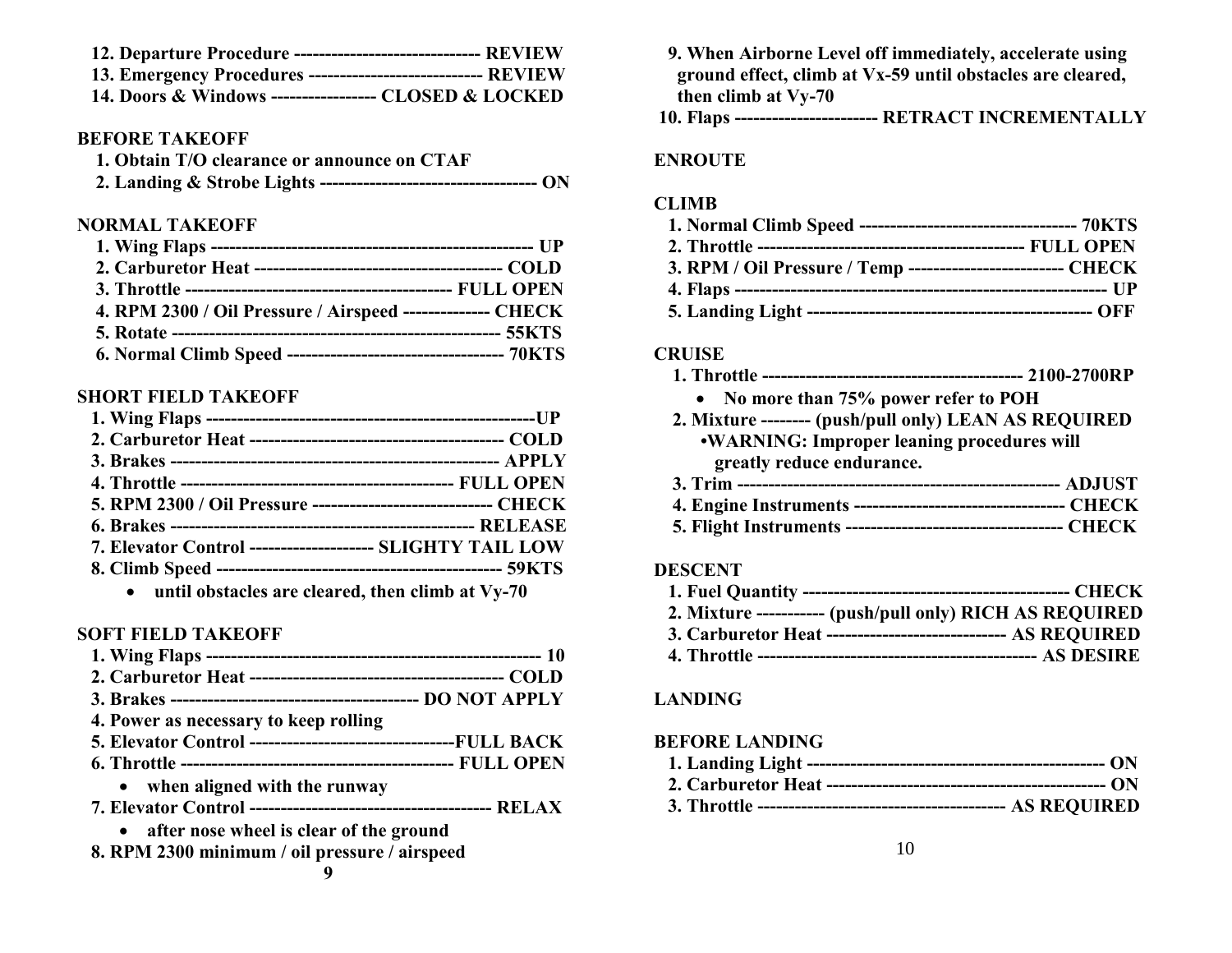| 4. Mixture ---------(push/pull only) RICH AS NECESSARY          |  |
|-----------------------------------------------------------------|--|
|                                                                 |  |
| 6. Seat Belt & Shoulder Harness ------------------------ FASTEN |  |

#### **NORMAL LANDING**

|                                                           | ---- 55KTS flaps down |
|-----------------------------------------------------------|-----------------------|
| 2. Touchdown --------------------- ON MAIN WHEELS FIRST   |                       |
| 3. Landing Roll --------- LOWER NOSE WHEEL GENTLY         |                       |
| 4. Braking ----------------------------- MINIMUM REQUIRED |                       |

#### **GO-AROUND**

| 4. Establish Climb Attitude ------------------------ $Vx-60$ or V-70 |  |
|----------------------------------------------------------------------|--|
| 5. Flaps -------------------------- RETRACT INCREMENTLLY             |  |

#### **TOUCH AND GO**

#### **SHORT FIELD LANDING**

|                                                          | $--- 55KTS$ flaps down |
|----------------------------------------------------------|------------------------|
|                                                          |                        |
| 3. Touchdown ------------------------- MAIN WHEELS FIRST |                        |
|                                                          |                        |
|                                                          |                        |

#### **SOFT FIELD LANDING**

|--|--|--|--|

- **------- 55 KTS flaps down**
- **2. Throttle --------------------------------------- AS REQUIRED**
	- **touchdown on main wheel as softly as possible**
- **3. Landing Roll -------- LOWER NOSE WHEEL GENTLY**
	- **as late as possible**
- **4. Elevator Control ------- (speed permitting) FULL BACK**
- **5. Brakes --------------------------------------- DO NOT APPLY**
- **6. Flaps ------------------------------------ DO NOT RETRACT**
- **7. Throttle ---------------------------------------- AS NECESSARY**
	- **keep A/C rolling until clear of runway**

#### **AFTER LANDING**

| 1. Landing Light & Strobe ---------------------------------- OFF |  |
|------------------------------------------------------------------|--|
|                                                                  |  |
|                                                                  |  |
| 4. Obtain Taxi clearance or announce on CTAF                     |  |

#### **POST FLIGHT**

#### **SHUT DOWN**

| 1. Avionics Master Switch ---------------------------------- OFF |  |
|------------------------------------------------------------------|--|
|                                                                  |  |
|                                                                  |  |
| 4. Magneto Grounding ----------------------------------- CHECK   |  |
|                                                                  |  |
|                                                                  |  |
|                                                                  |  |
| 8. Ignition Switch -------------------- OFF & KEY REMOVED        |  |
|                                                                  |  |
|                                                                  |  |
|                                                                  |  |